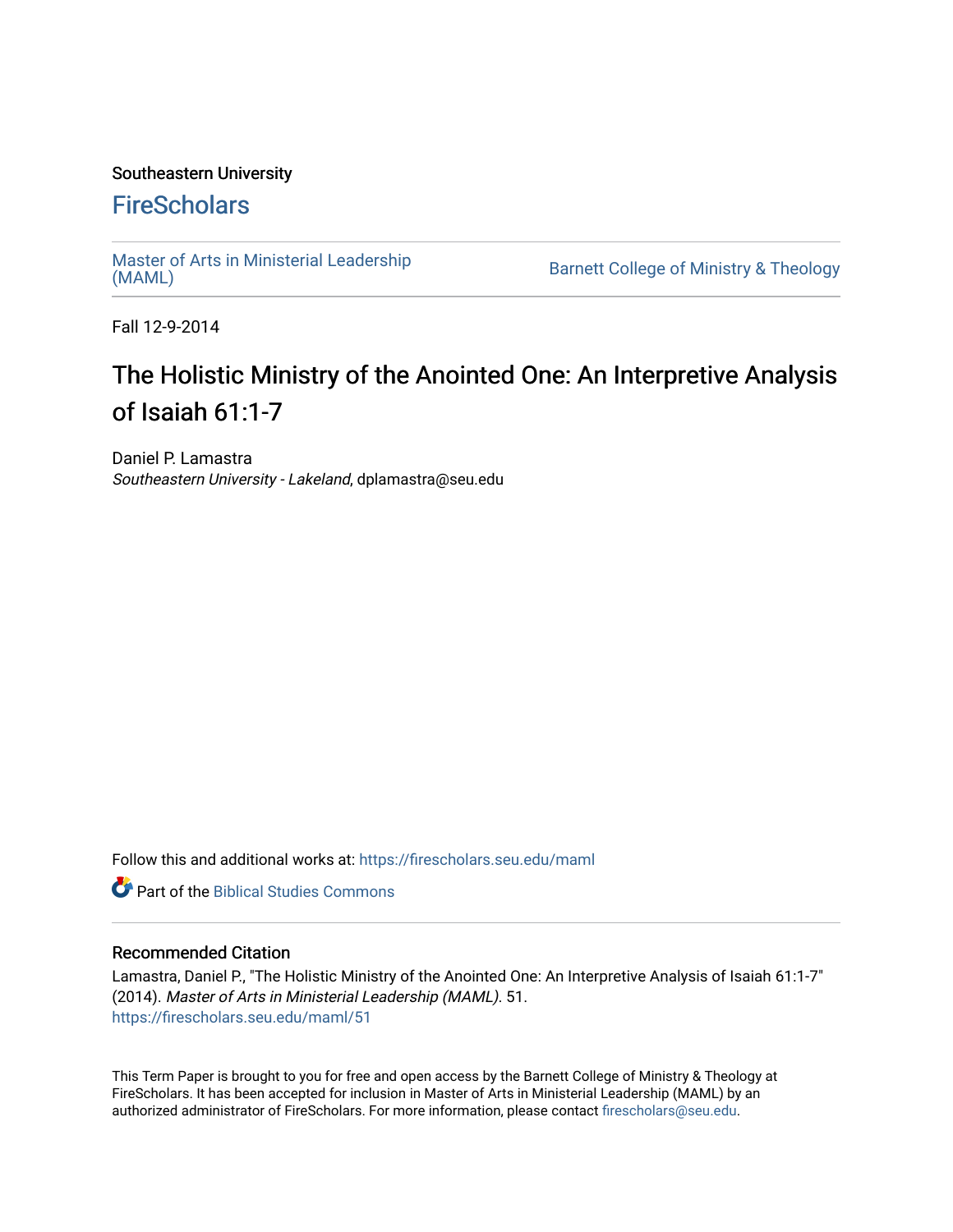# THE HOLISTIC MINISTRY OF THE ANOINTED ONE: AN INTERPRETIVE ANALYSIS OF ISAIAH 61:1-7

Daniel Lamastra BIBL 5233 Biblical Exposition and Faith Integration December 9, 2014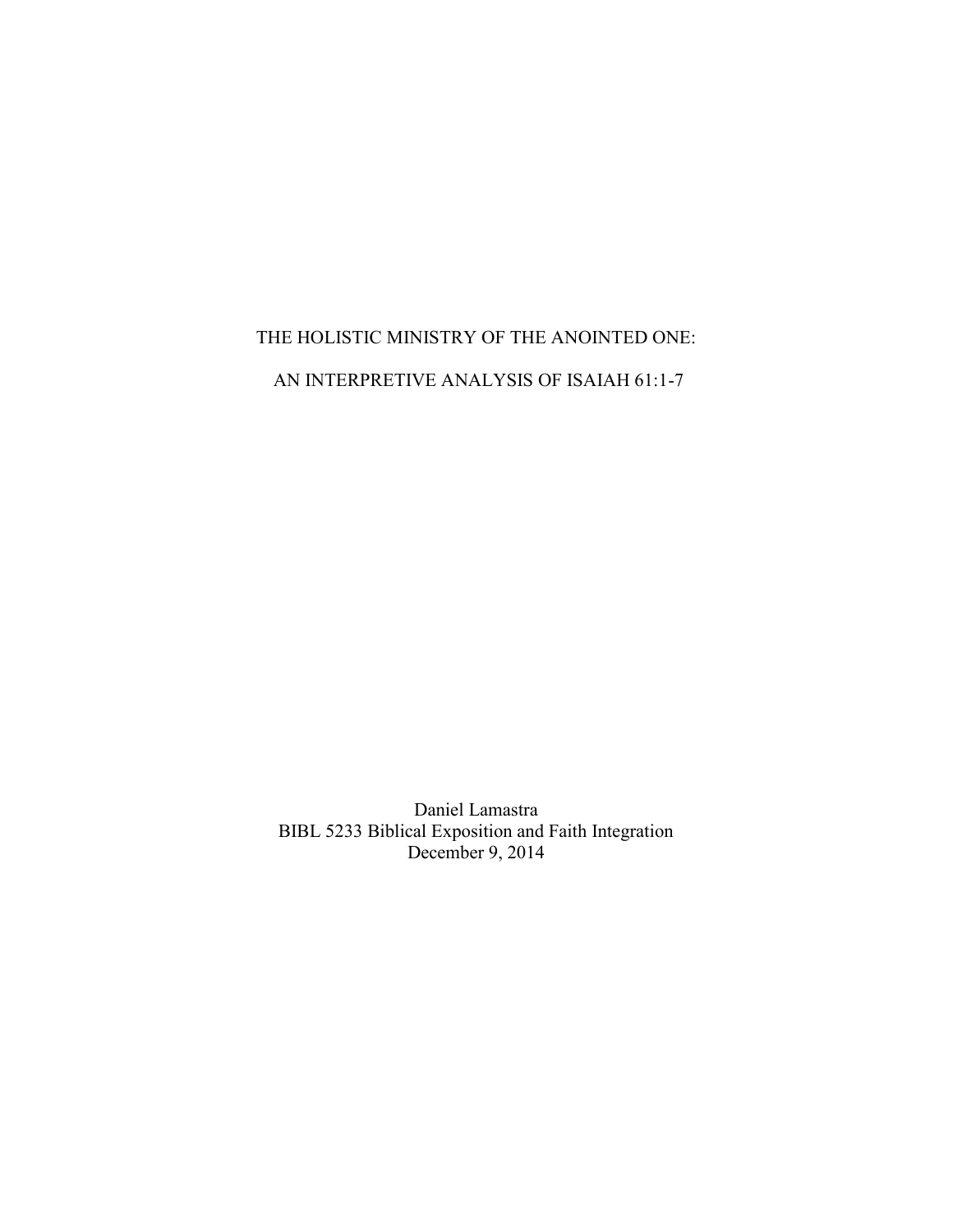# **TABLE OF CONTENTS**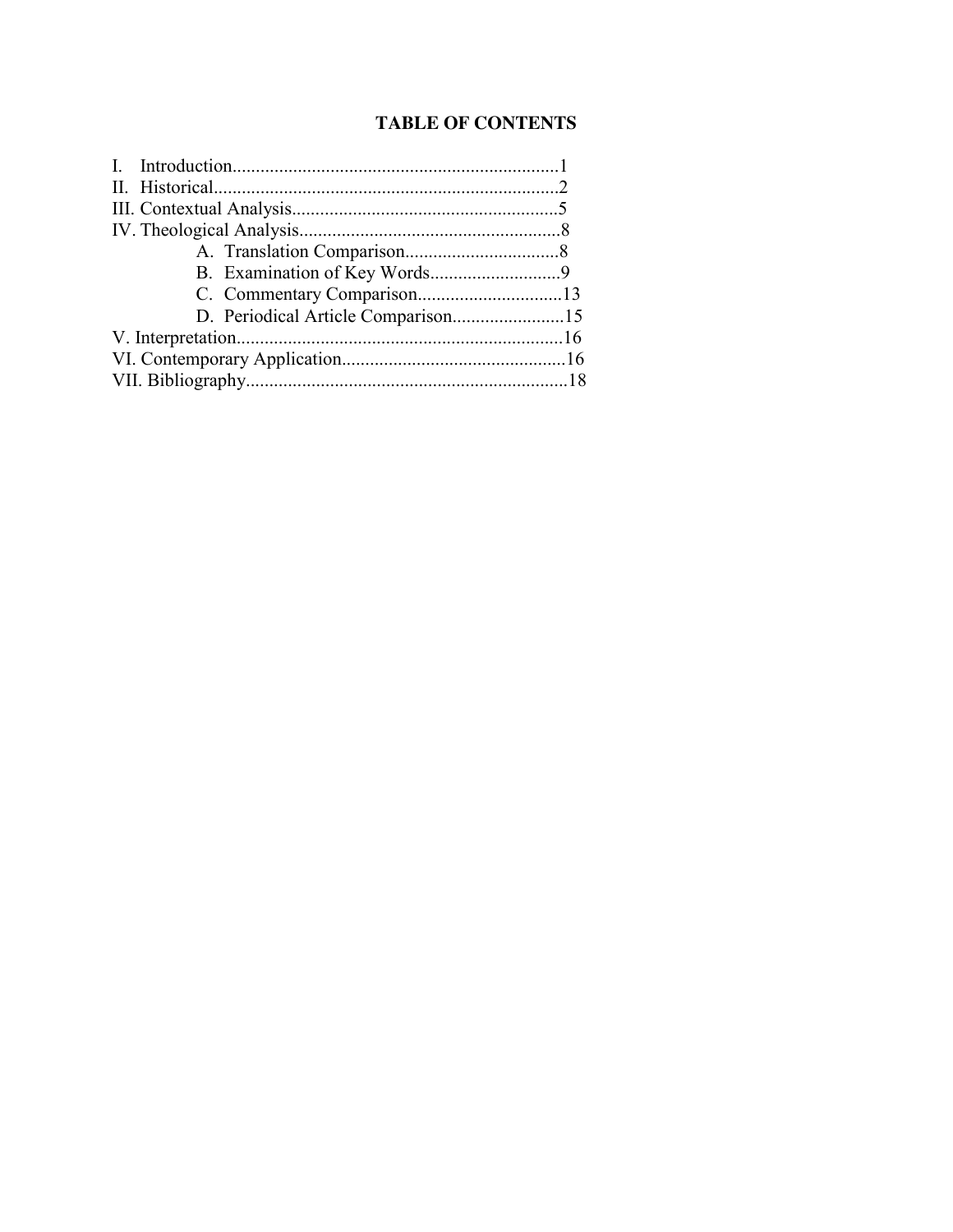### *Introduction*

Isaiah 61:1-7 is a passage that is important to both the Jewish and Christian faiths due to the clear Messianic implications that it contains. The first two verses are especially familiar to the Christian community due to its quotation by Jesus in Luke 4:18-19 as one of only three direct quotes of the Old Testament made by Jesus in Luke's Gospel.<sup>1</sup> Isaiah 61:1-7 prophecies on Judah's upcoming destruction, exile, and ultimate Messianic deliverance, containing references to both the near and distant future; all of these conditions must be considered when approaching this passage in order to arrive at an accurate understanding of its original meaning. While Jesus' ministry is sometimes presented in Christendom almost exclusively as a means to allow fallen man to escape hell and enter heaven, the Bible presents a much more holistic view of Jesus' ministry in which he was concerned not only with future eternal realities but also the needs that people had in the here and now. Isaiah 61:1-7 has been noted as one of the marquee Old Testament prophecies supporting such a holistic view of Jesus' ministry. 2

#### **Isaiah 61:1-7 (NIV)**

 $\overline{\phantom{a}}$ 

The Spirit of the Sovereign Lord is on me, because the Lord has anointed me to proclaim good news to the poor. He has sent me to bind up the brokenhearted, to proclaim freedom for the captives and release from darkness for the prisoners, to proclaim the year of the Lord's favor and the day of vengeance of our God, to comfort all who mourn, and provide for those who grieve in Zion to bestow on them a crown of beauty

<sup>1</sup> Andrew Marin, "When Jesus Quoted the OT…And Why it Matters," *Red Letter Christians*, last modified May 7, 2011, http://www.redletterchristians.org/when-jesus-quotedthe-ot-and-why-it-matters/.

<sup>2</sup> S.D. Mason, "Getting a 'Handle' on Holistic Christian Mission: The Contribution of Isaiah 61 as a Discrete Old Testament Voice," *Missiology: An International Review* 40, no. 3 (2012): 295-313.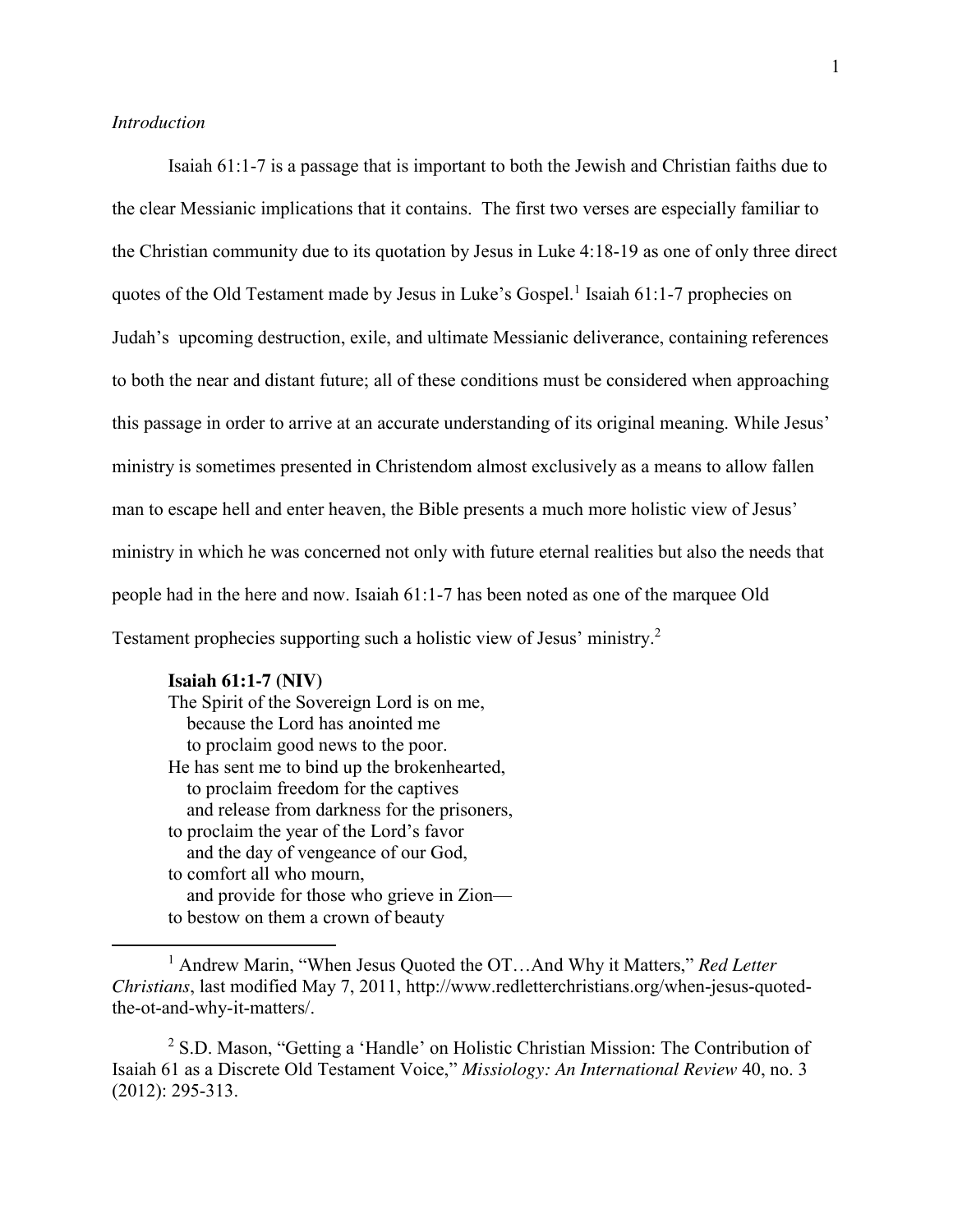instead of ashes, the oil of joy instead of mourning, and a garment of praise instead of a spirit of despair. They will be called oaks of righteousness, a planting of the Lord for the display of his splendor. They will rebuild the ancient ruins and restore the places long devastated; they will renew the ruined cities that have been devastated for generations. Strangers will shepherd your flocks; foreigners will work your fields and vineyards. And you will be called priests of the Lord, you will be named ministers of our God. You will feed on the wealth of nations, and in their riches you will boast. Instead of your shame you will receive a double portion, and instead of disgrace you will rejoice in your inheritance. And so you will inherit a double portion in your land, and everlasting joy will be yours.

# *Historical Analysis*

 $\overline{\phantom{a}}$ 

While the historical background of the life of Isaiah can certainly be deduced from crossexamination of references contained in the book of Isaiah with accounts from 1&2 Kings and 1&2 Chronicles, a historical analysis for Isaiah 61:1-7 is not uniformly agreed upon within theological circles due to an ongoing debate as to the authorship of Isaiah. Traditional evangelical scholarship has held that the book of Isaiah was written entirely by the prophet Isaiah, although the order in which the writings appear in the book may have been constructed by others following his death.<sup>3</sup> This view came into question in the late nineteenth century as an alternative view began to be popularized by modern scholars suggesting that chapters 40-66 were

<sup>3</sup> Bryan Beyer, *Encountering the Book of Isaiah* (Grand Rapids, MI: Baker Academic, 2007), 31.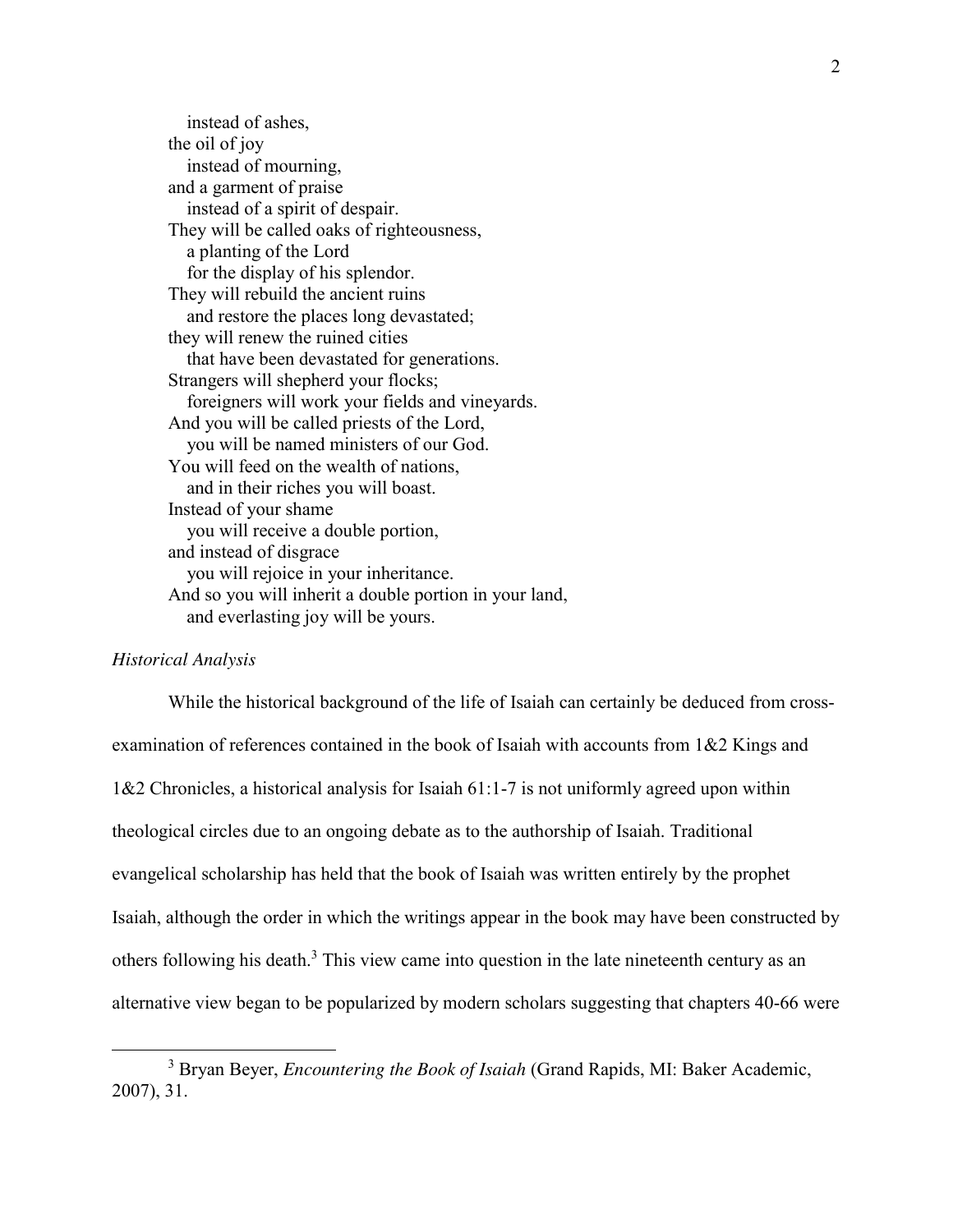written entirely by a different author or group of authors with some of the proceeding chapters containing sections of information that were not written by Isaiah either.<sup>4</sup> Much of the theological climate of this time period that allowed for such an alternative view can be traced to Friedrich Schleiermacher,<sup>5</sup> who himself shared the view that the Isaiah had additional authorship.<sup>6</sup> Some scholars have further suggested that chapters 40-55 and chapters 56-66 have two entirely different authors or groups of authors, adding another dimension to the debate.<sup>7</sup> Each of these three views assigns a different time period to the authorship of Isaiah 61, with the traditional view placing its authorship sometime between 740-690 BC and the multiple-authors view placing it anywhere from the time surrounding Persia's conquest of Babylon in 539 BC to the early 400s BC.<sup>8</sup> This paper will assume the traditional view of singular authorship, as this view has historically been the most predominant and is the most natural reading of the text.

Knowledge concerning the prophetic tradition of Israel is derived almost entirely from the Biblical texts themselves, as only one archeological excavation as of 1996 had ever uncovered legible, direct references to Hebrew prophets, with these references being brief and offering only "very meager" information.<sup>9</sup> The period of writing for the various books of

 $\overline{a}$ 

<sup>7</sup> Bryan Beyer, *Encountering the Book of Isaiah* (Grand Rapids, MI: Baker Academic, 2007), 31.

<sup>8</sup> Ibid., 155.

<sup>9</sup> Joseph Blenkinsopp, *A History of Prophecy in Israel* (Louisville: Westminster John Knox Press, 1996), 8.

 $4$  Ibid., 31.

<sup>5</sup> James Hernando, *Dictionary of Hermeneutics* (Springfield, MO: Gospel Publishing House, 2005), 69.

<sup>6</sup> Friedrich Schleiermacher, *Hermeneutics and Criticism*, ed. Andrew Bowie (Cambridge, UK: Cambridge University Press, 1998), 213.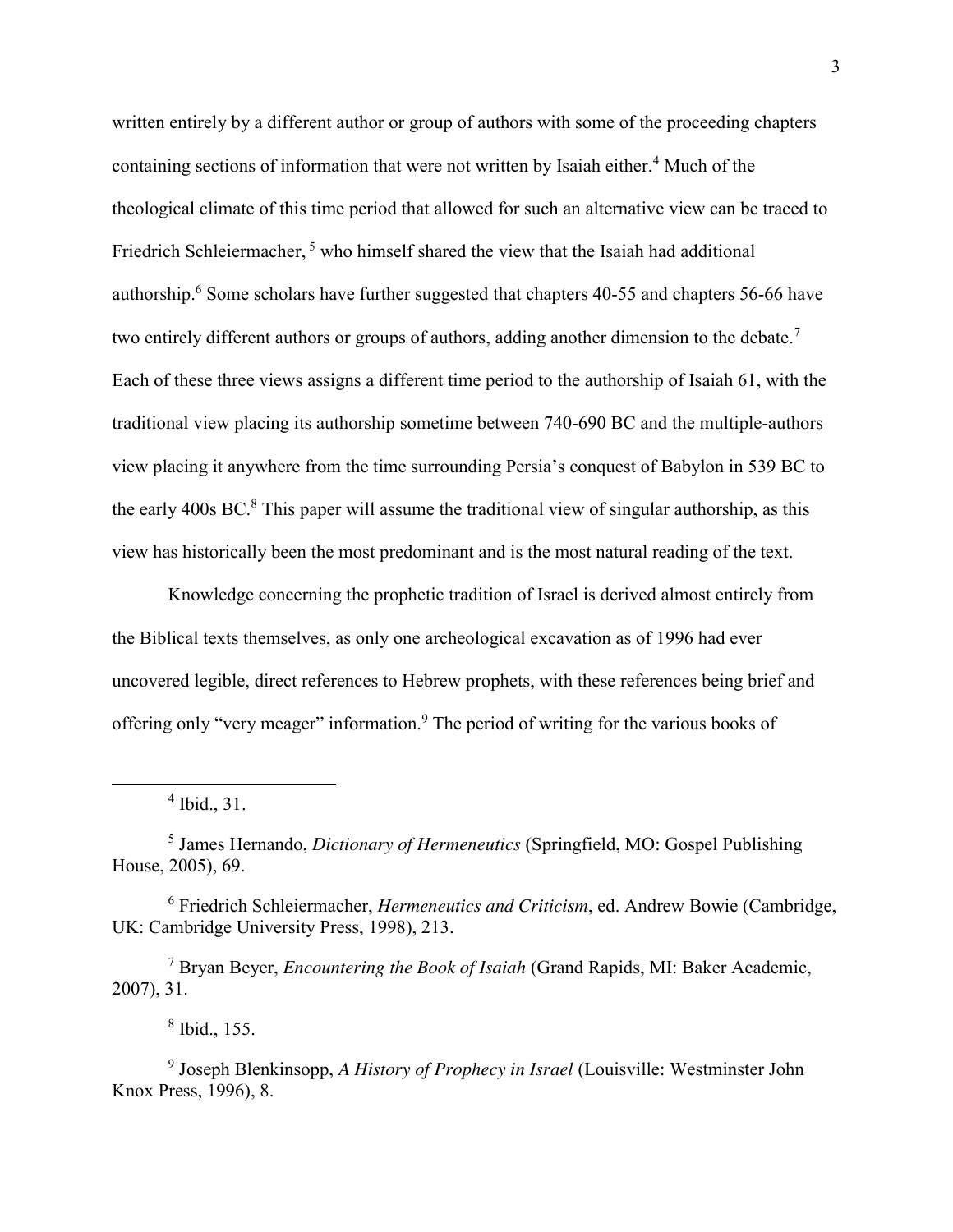prophecy has been cited to have occurred over a period of slightly more than 400 years.<sup>10</sup> although there is some speculation in this since not all of the Minor Prophets contain strong enough time period references to allow for exact dating.<sup>11</sup> Depending on how various books are dated, Isaiah's prophetic ministry would have been preceded by only three to five of the sixteen writing prophets, placing him relatively early in the written tradition of Hebraic prophecy.<sup>12</sup>

Isaiah prophesied to the southern kingdom of Judah during the reigns of Uzziah, Jotham, Ahaz, and Hezekiah,<sup>13</sup> a time period marked by the expansion of Assyria under Tiglath-pileser III, Shalmaneser V, Sargon II, and Sennecharib.<sup>14</sup> Although Assyria had been rising in power for some time prior to this, previous military campaigns had been terminated in Syria and Israel, thus having only a minimal effect on the state of Judah.<sup>15</sup> The Hebrew form of Isaiah's name means "Yahweh saves,"<sup>16</sup> and it can be surmised based on the prophetic significance of names within Isaiah's family<sup>17</sup> that Isaiah's name may have been an intentional prophetic symbol in

<sup>11</sup> Peter Craig, *Twelve Prophets: Volume 1* (Philadelphia: The Westminster Press, 1984), 85, 195.

<sup>12</sup> H. Wayne House and Randal Price, *Charts of Bible Prophecy* (Grand Rapids, MI: Zondervan, 2003), 19-20.

 $^{13}$  Is. 1:1.

 $\overline{a}$ 

<sup>14</sup> Joseph Blenkinsopp, *A History of Prophecy in Israel* (Louisville, KY: Westminster John Knox Press, 1996), 66-70.

<sup>15</sup> Leon Wood, *A Survey of Israel's History*, ed. David O'Brien (Grand Rapids, MI: Zondervan, 1986), 301.

<sup>16</sup> Bryan Beyer, *Encountering the Book of Isaiah* (Grand Rapids, MI: Baker Academic, 2007), 25.

<sup>17</sup> Isaiah 8:1-18.

<sup>10</sup> H. Wayne House and Randal Price, *Charts of Bible Prophecy* (Grand Rapids, MI: Zondervan, 2003), 19-20.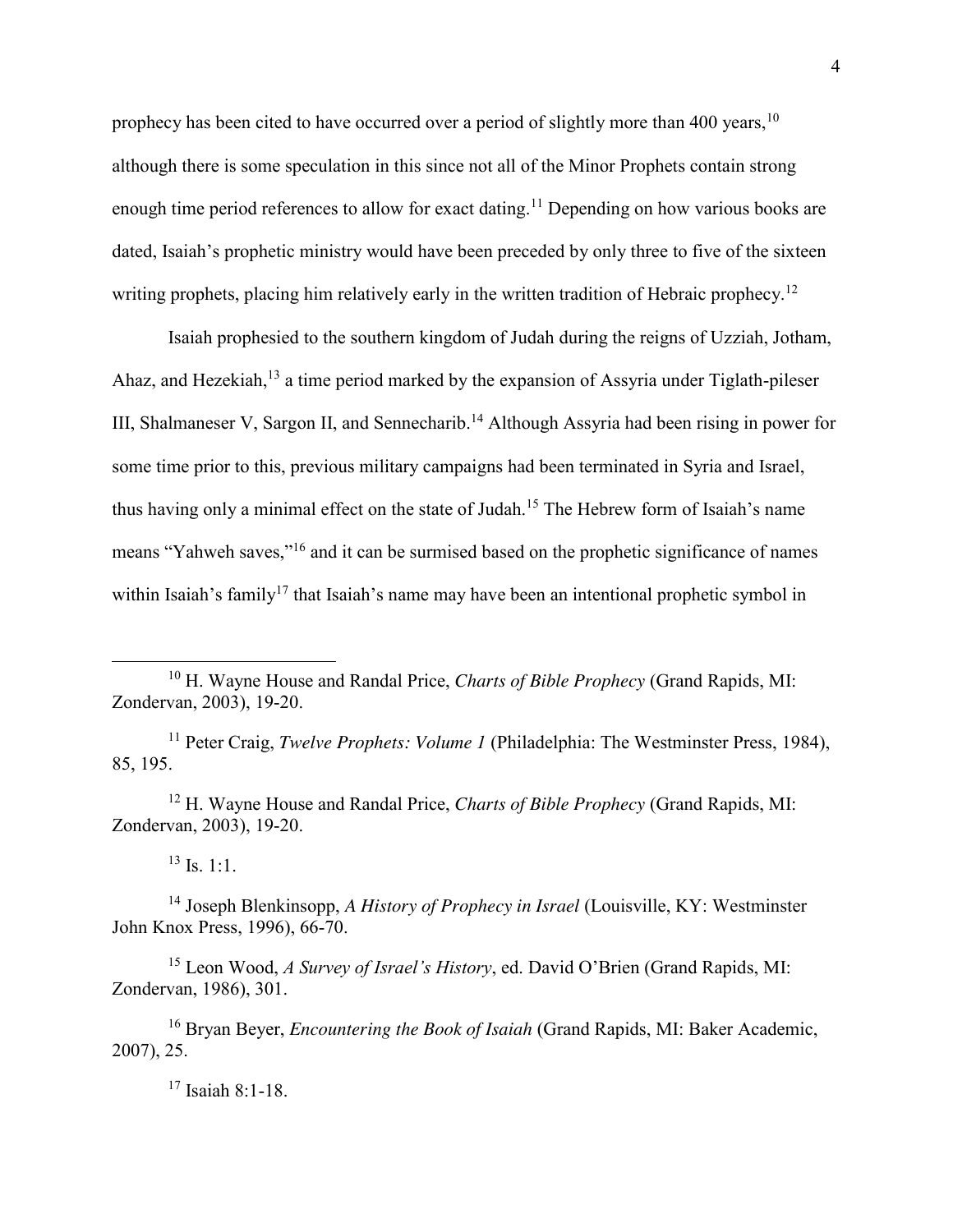light of Assyria's rising power. The religious state of Judah fluctuated significantly throughout this time period, with the nation turning to Baal worship and child sacrifice under Ahaz followed by a return to Yahweh under Hezekiah.<sup>18</sup> Except in passages where a king or incident is mentioned within the text, it is not possible to know the exact point within this time period in which each prophecy in Isaiah occurred; therefore, it cannot be determined with certainty at what specific point within this continuum that Isaiah 61 was written.

# *Contextual Analysis*

In terms of chapters, Isaiah is the longest book of prophecy in the Bible and second longest book in the Bible as a whole. As such, there are many themes that can be noted and various ways to classify the topics covered. The book of Isaiah contains both prophecies that pertain directly to the time period in which he lived as well as prophecies of the distant future.<sup>19</sup> While his prophetic ministry is directed towards Judah, there are numerous references to a broader global context,<sup>20</sup> and it is clear that God is going to open up a way for the Gentiles to know him as well.<sup>21</sup> One scholar has noted five recurring themes in the book of Isaiah which he terms remnant, the sovereignty of God, servant, the Holy One of Israel, and Messiah.<sup>22</sup> All five of these themes can be seen directly within or in close proximity to Isaiah 61:1-7, with the theme

 $\overline{\phantom{a}}$ 

<sup>18</sup> Bryan Beyer, *Encountering the Book of Isaiah* (Grand Rapids, MI: Baker Academic, 2007), 29-30.

<sup>19</sup> Ibid., 31.

<sup>20</sup> Bryan Beyer, *Encountering the Book of Isaiah* (Grand Rapids, MI: Baker Academic, 2007), 32.

<sup>&</sup>lt;sup>21</sup> Is. 2:2: 49:6.

<sup>22</sup> Bryan Beyer, *Encountering the Book of Isaiah* (Grand Rapids, MI: Baker Academic, 2007), 32-34.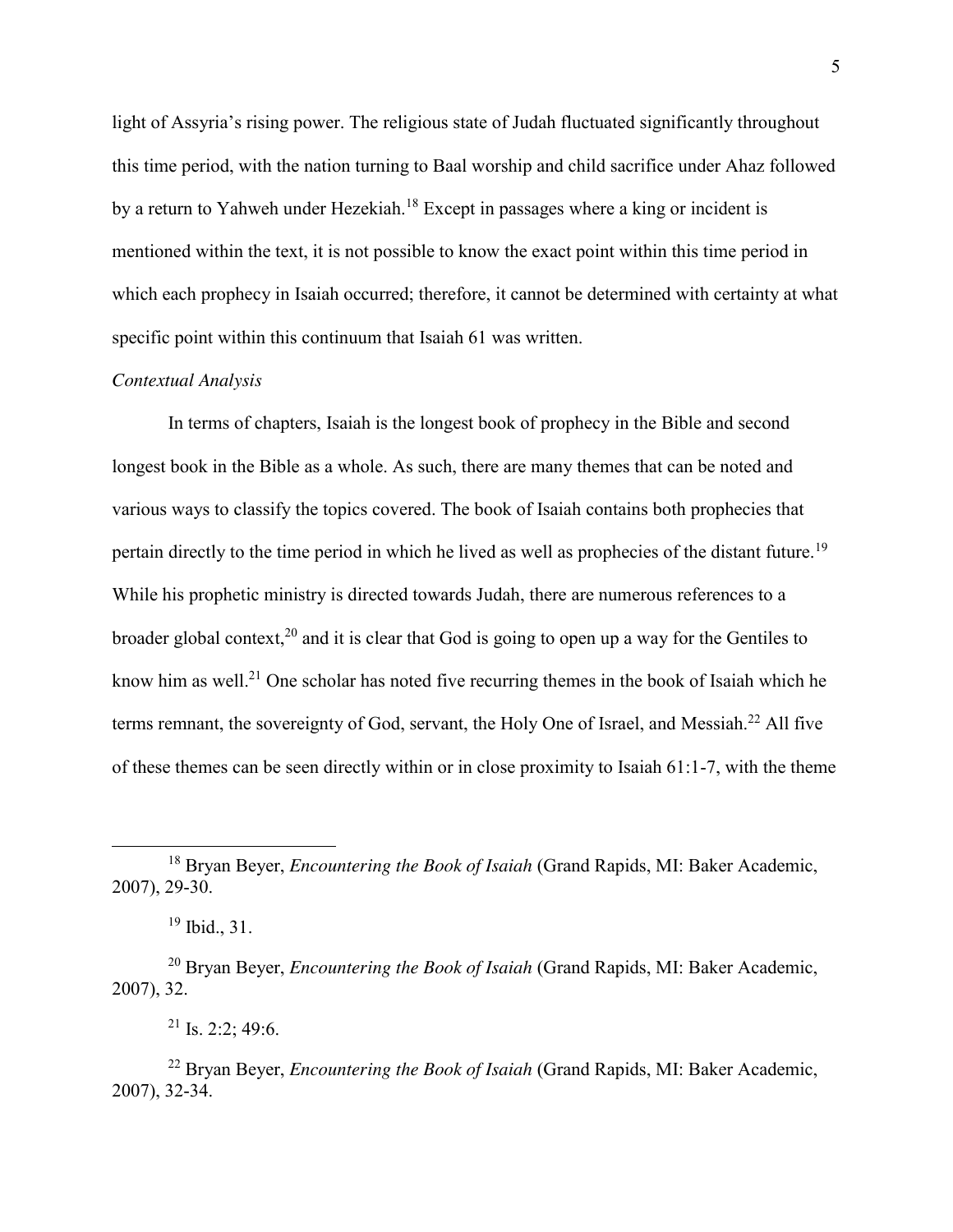of Messiah being the most prevalent. A brief outline of the book adapted from Bill Arnold and

Bryan Beyer's *Encountering the Old Testament* <sup>23</sup> along with the *Baker Encyclopedia of the* 

*Bible*<sup>24</sup> is as follows:

- I. Isaiah 1-39
	- A. Messages of Judgment and Hope (1-12)
	- B. Oracles Against Nations (13-23)
	- C. The "Little Apocalypse" (24-27)
	- D. Oracles of Woe (28-30)
	- E. More Judgment and Blessing (34-35)
	- F. Historical Interlude: Hezekiah (36-39)
- II. Isaiah 40-66

l

- A. The Return from Babylon (40-48)
- B. Salvation through the Servant of the Lord (49-57)
- C. Ultimate Blessing and Final Judgment (58-66)

Isaiah 61:1-7 occurs within a section of the book that repeatedly oscillates between the fallenness of Israel, resultant judgment, and ultimate salvation. This can be clearly seen by examining the five chapters immediately preceding and following Isaiah 61. Isaiah 56 begins with a section on salvation for both Jews and foreigners, with the first verse making the statement, "…Soon my salvation will come, and my deliverance be revealed."<sup>25</sup> In verse nine, a drastic shift occurs in the tone of the passage, and the prophecy turns to the fallenness of Israel with special emphasis on Israel's leadership. The theme of Israel's sin carries into chapter 57 up until verse 14, where the passage turns back to the concept of salvation. Chapter 58 then turns to judgment for improper heart attitudes behind Israel's fasting, closing with a promise of salvation if Israel repents. Chapter 59 continues to address Israel's sin and resultant judgment, but

<sup>23</sup> Bill Arnold and Bryan Beyer, *Encountering the Old Testament* (Grand Rapids, MI: Baker Books, 1999), 354, 370-371.

<sup>24</sup> Herbert Wolf, "Isaiah, Book of," in *Baker Encyclopedia of the Bible Vol. 1*, ed. William Elwell (Grand Rapids, MI: Baker Book House, 1988), 1048-1052.

<sup>&</sup>lt;sup>25</sup> Taken from English Standard Version.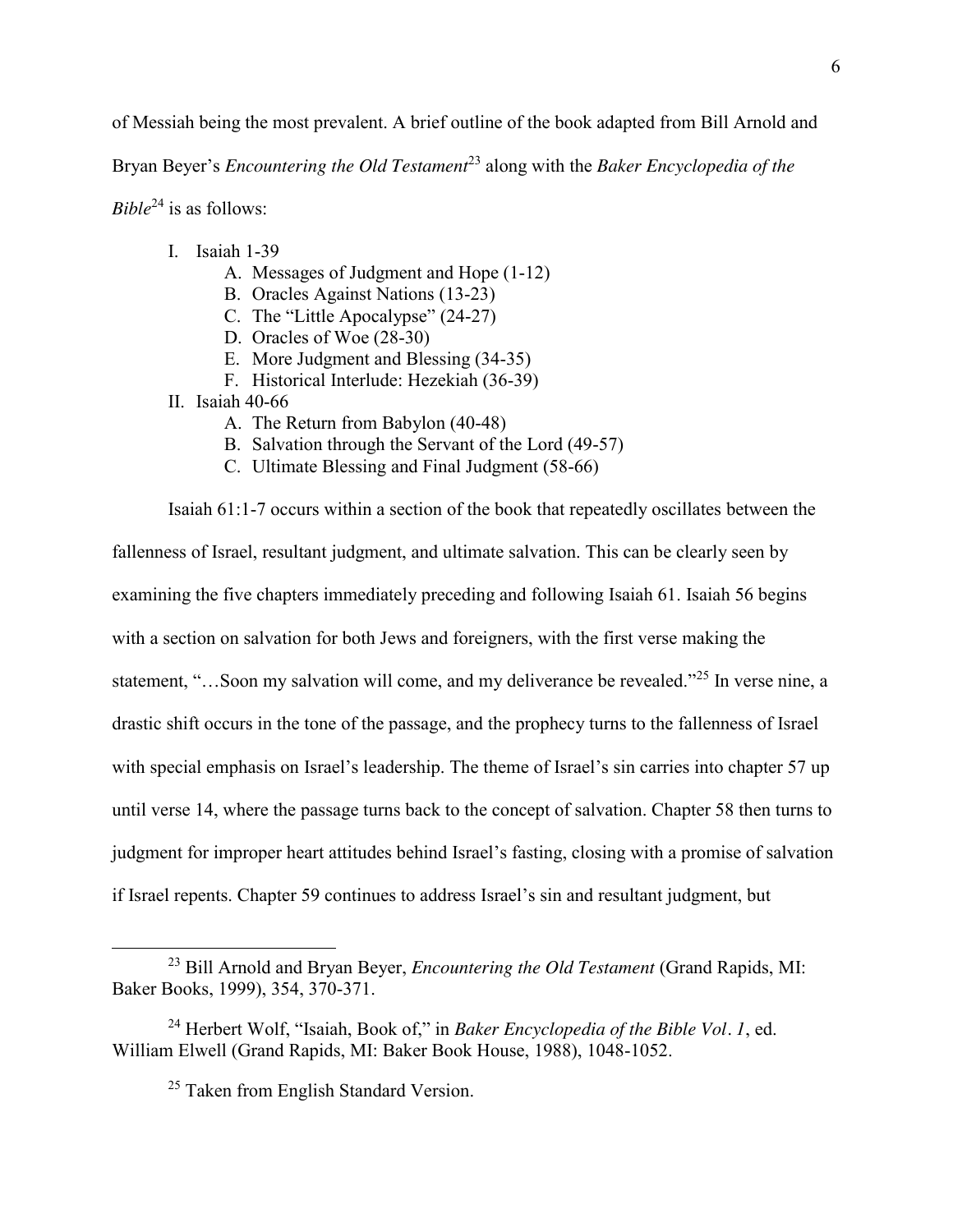similarly ends with a statement of hope. Finally, immediately preceding Isaiah 61:1-7, Isaiah 60 turns entirely to the topic of God's salvation, a theme that flows into Isaiah 61:1-7, the remainder of chapter 61, and chapter 62. With the exception of chapter 64, which is dedicated entirely to a prayer for God's mercy, all of the remaining chapters continue to shift between the topics of judgment and salvation, with a clear eschatological emphasis toward the closing of the book.

While the general context of Isaiah 61:1-7 repeatedly addresses both judgment and salvation, the immediate context of Isaiah 60-62 focuses entirely on salvation. Although this section is divided into three chapters, a reading of the chapters reveals one uninterrupted thought pattern. Though not necessarily the case for the entirety of Isaiah, this section of prophecy takes an entirely poetic form, allowing for the repeated use of powerful word pictures and illustrative phrases. In the four verses immediately preceding Isaiah 61:1-7, the LORD is referred to as an "everlasting light" on two occasions,  $^{26}$  and Israel is referred to as "the branch of my planting."<sup>27</sup> A similar phrase is used shortly following Isaiah 61:1-7 in reference to a larger, more global context, "…The Lord God will cause righteousness and praise *to sprout up* before all the nations."<sup>28</sup> Though subtle, this movement toward a more global context is characteristic of the book of Isaiah, which consistently makes it clear that God is unfolding a plan for the salvation of those beyond Israel as well.

# *Theological Analysis*

 $\overline{\phantom{a}}$ 

The historical and contextual analysis of Isaiah 61:1-7 reveal unique insights that enhance the modern day reader's understanding of the passage. When Isaiah penned this prophecy,

 $26$  Is. 60:19-20, NIV.

 $27$  Is. 60:21, ESV.

 $28$  Is. 61:11, ESV, emphasis added.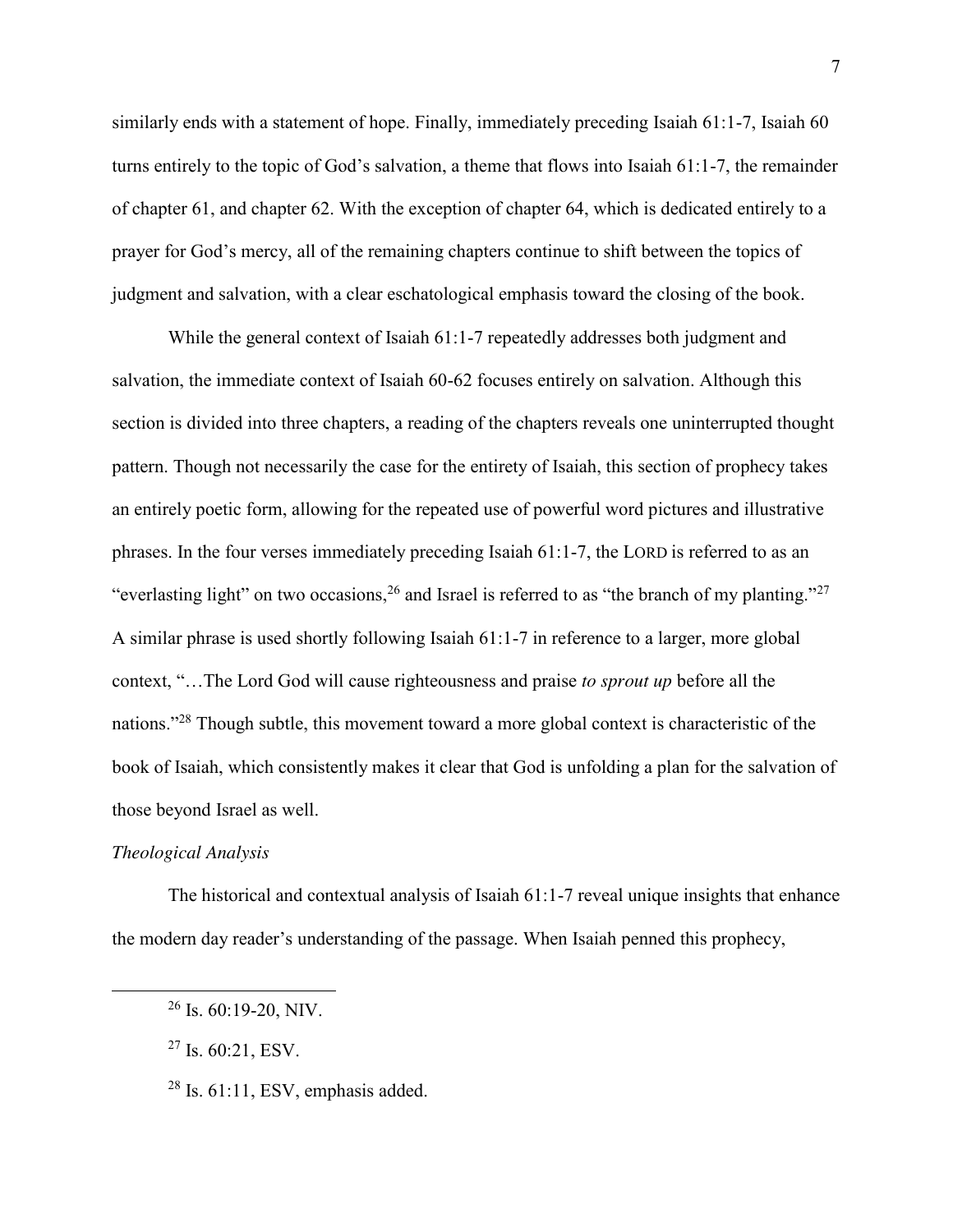difficulties were rising in the nation, Assyria's empirical subjugation was looming, and the people's sins were causing a plethora of problems. Israel was quickly entering into increasing levels of apparent hopelessness, and their only chance of restoration was to turn back to God. Throughout the book of Isaiah as a whole as well as the general context of the passage at hand, God repeatedly delineates the exact sins of Israel and the correlating judgment that is beginning to surface as a result. God does not withhold a solution, however, promising an anointed one who is being sent "to proclaim good news to the poor…to bind up the brokenhearted, to proclaim freedom for captives and release from darkness for the prisoners."<sup>29</sup> It is evident that even though Israel was constantly rejecting God, God had not given up on Israel and would continue to provide a way for them to return to him.

A comparison of Isaiah 61:1-7 in the New International Version (NIV), New King James Version (NKJV), and English Standard Version (ESV) reveals some slight differences in translation that help to bring out different elements of the passage. Among these three passages, the NIV is the only to use the adjective "sovereign" to describe the LORD in verse one, placing greater emphasis on the overarching theme of God's sovereignty throughout the book of Isaiah. The NKIV also has a unique nuance in verse one in that it repeatedly capitalizes the word "Me," emphasizing the fact that this is a Messianic prophecy. Although there are additional differences in phasing among these translations after the opening verse of the passage, these differences in verse one are by far the strongest amplifying nuances between the translations.

There a number a key words and phrases used in Isaiah 61:1-7 that are important to understanding the meaning of the passage. The first and arguably most important of these is the word "anointed" in verse one, used within English translations of the passage in place of the

 $\overline{\phantom{a}}$ 

 $29$  Is. 61:1, NIV.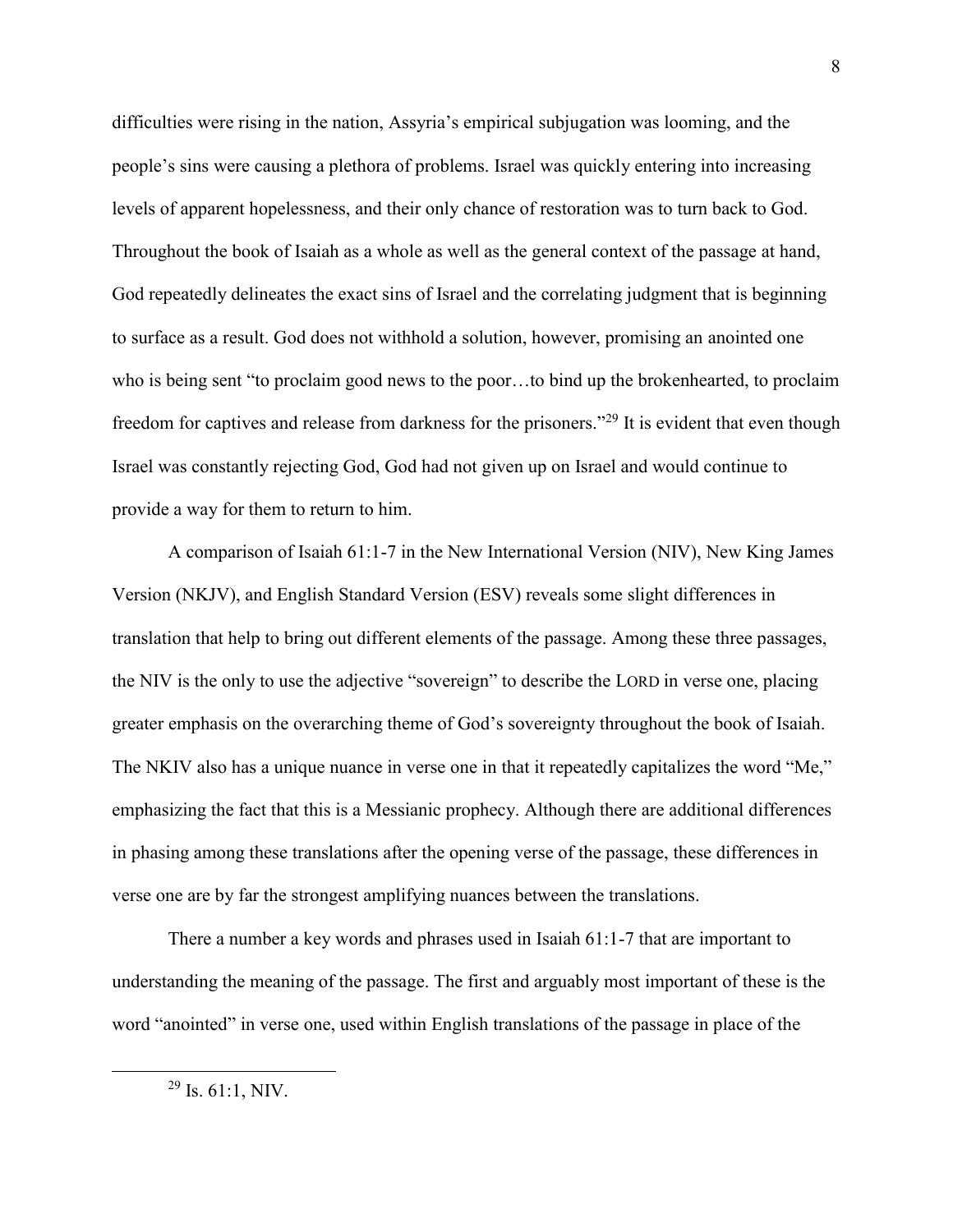Hebrew word משׁה <sup>30</sup> transliterated as masah.<sup>31</sup> This word is used on 69 occasions in the Old Testament and is translated as "anoint" or a variant of "anoint" in all but one occasion in the King James Version (KJV), leaving little discrepancy for its meaning in Isaiah 61:1.<sup>32</sup> Isaiah uses this word on only one other occasion when he refers to anointing or oiling shields in a prophecy against Babylon in chapter 21.<sup>33</sup> The act of anointing held great significance in the Old Testament, and was used as a means for inducting someone into a leadership office such as that of prophet, priest of king.<sup>34</sup> It is important to note that this word is the etymological root to the Hebrew word <sup>35</sup>, *מֻשׁי*ם<sup>35</sup>, transliterated masiah, from which the English word "Messiah" is derived."<sup>36</sup> In Hebrew, masiah means "anointed one" and is often used to refer to Israel's king in 1&2 Samuel and the Psalms.<sup>37</sup>

A proper understanding of the terms masah and masiah is helpful in understanding the reaction that Jesus received from his hometown when he quoted Isaiah 61:1-2 as a prophecy

<sup>30</sup> "Lexicon: Strong's," *Blue Letter Bible*, accessed December 6, 2014, http://www.blueletterbible.org/.

<sup>31</sup> Lawrence Richards, *Expository Dictionary of Bible Words* (Grand Rapids, MI: Zondervan, 1985), 54.

<sup>32</sup> "Lexicon: Strong's," *Blue Letter Bible*, accessed December 6, 2014, http://www.blueletterbible.org/.

 $33$  Ibid.

 $\overline{a}$ 

<sup>34</sup> Lawrence Richards, *Expository Dictionary of Bible Words* (Grand Rapids, MI: Zondervan, 1985), 54.

<sup>35</sup> "Lexicon: Strong's," *Blue Letter Bible*, accessed December 6, 2014, http://www.blueletterbible.org.

<sup>36</sup> Lawrence Richards, *Expository Dictionary of Bible Words* (Grand Rapids, MI: Zondervan, 1985), 54.

<sup>37</sup> Ibid.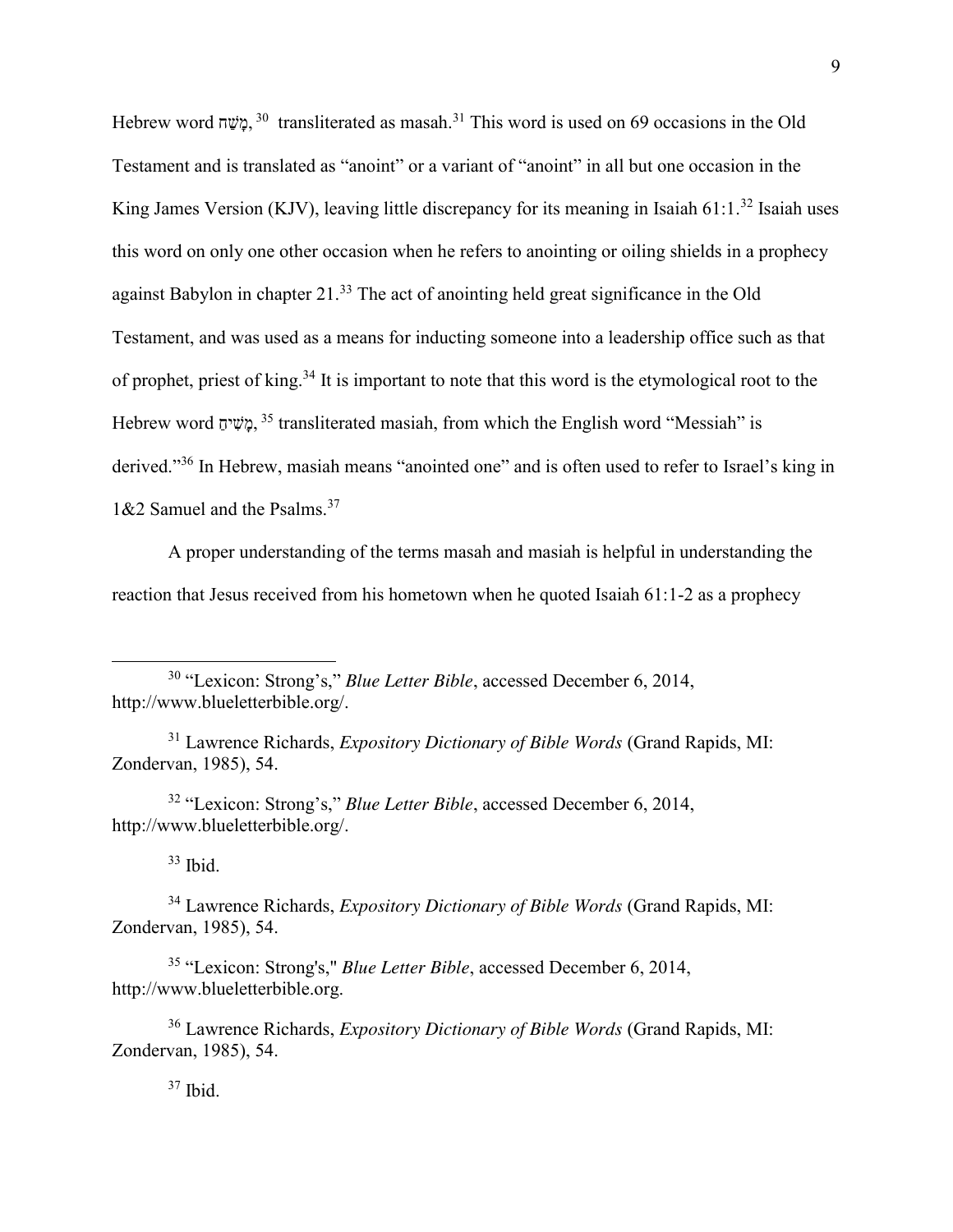concerning himself in Luke 4. Although Luke's Gospel is the only one containing the direct quote of Isaiah 61:1-2, all of the synoptics record this event, with Matthew giving the longest quotation of the crowd's verbal response, "Where did this man get this wisdom and these miraculous powers?...Isn't this the carpenter's son? Isn't his mother's name Mary, and aren't his brothers James, Joseph, Simon and Judas? Aren't all his sisters with us? Where then did this man get all these things?"<sup>38</sup> Although not necessarily evident to the modern reader, it was abundantly clear to Jesus' listener that he was claiming at the very least to be a prophet, king, or priest, something that would have been difficult for his hometown to accept since they were intimately aware of his mundane upbringing in the unimportant, lower-class town of Nazareth.

A second word of particular importance to a proper understanding of Isaiah 61:1-7 is the word "bind" in the phrase "bind up the brokenhearted," also found in verse one. The word "bind" typically has a negative connation when used as a verb in modern English, signifying restricting or holding someone against his or her will. It is obvious by the surrounding phrases that the latter description of the word "bind" is not at all what is intended here, but it can be confusing to the modern reader as to what exactly the word means in the context of Isaiah 61:1. The Hebrew word translated as "bind" in this passage is הָבָּשׁ, 39 transliterated habas.<sup>40</sup> This is the least used of the three primary Hebrew words that are translated as "bind" in the English language<sup>41</sup> and

l

<sup>38</sup> Matt. 13:54b-56, NIV

<sup>39</sup> "Lexicon: Strong's," *Blue Letter Bible*, accessed December 6, 2014, http://www.blueletterbible.org/.

<sup>40</sup> Lawrence Richards, *Expository Dictionary of Bible Words* (Grand Rapids, MI: Zondervan, 1985), 125.

<sup>41</sup> Ibid., 125.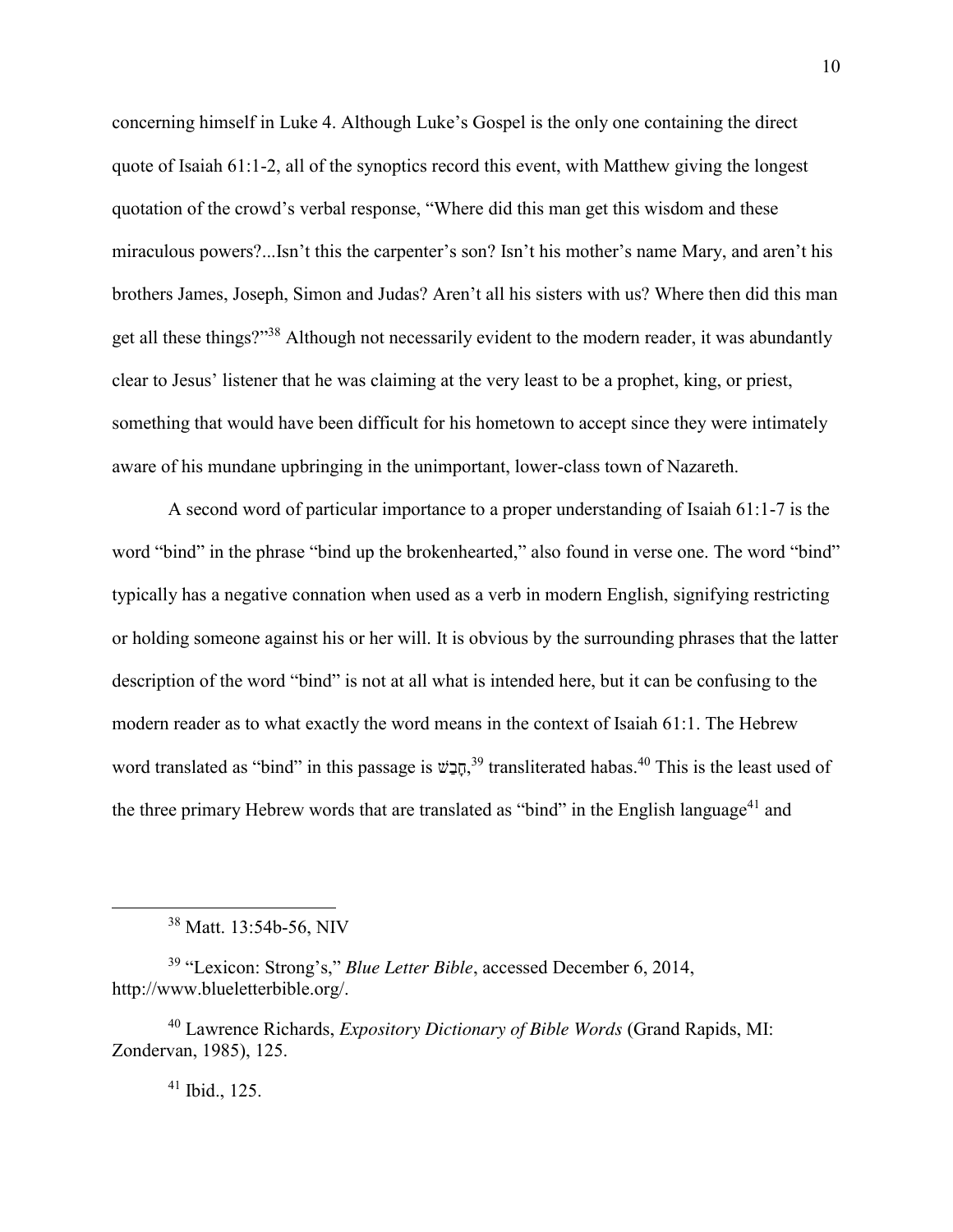almost always refers to either saddling a horse or binding a wound.<sup>42</sup> This word should not be confused with the word <sup>44</sup>, אָסָר, transliterated asar, which connotes imprisonment<sup>44</sup> and is also found in Isaiah 61:1 within the phrase "to proclaim... release from darkness for the prisoners."<sup>45</sup> Therefore, the word "bind" in Isaiah 61:1 signifies a mending of the wounds of the brokenhearted.

A third word of importance to Isaiah 61:1-7 is the word translated as "ministers" within the statement in verse six, "You will be named ministers of our God." The Hebrew word used here is חֲרָשָׁ,<sup>46</sup> transliterated sarat,<sup>47</sup> and can be found on three other occasions in Isaiah, all occurring in chapters 56-61.<sup>48</sup> This word is used throughout the Old Testament to denote people "who give personal service to a ruler, particularly of those who are set aside to perform some special service to God."<sup>49</sup> For this reason, it is sometimes translated as "servant," although the

 $\overline{a}$ 

<sup>44</sup> Lawrence Richards, *Expository Dictionary of Bible Words* (Grand Rapids, MI: Zondervan, 1985), 125.

<sup>45</sup> "Lexicon: Strong's," *Blue Letter Bible*, accessed December 6, 2014, http://www.blueletterbible.org/.

<sup>46</sup> "Lexicon: Strong's," *Blue Letter Bible*, accessed December 6, 2014, http://www.blueletterbible.org/.

<sup>47</sup> Lawrence Richards, *Expository Dictionary of Bible Words* (Grand Rapids, MI: Zondervan, 1985), 443.

<sup>48</sup> "Lexicon: Strong's," *Blue Letter Bible*, accessed December 6, 2014, http://www.blueletterbible.org/.

<sup>49</sup> Lawrence Richards, *Expository Dictionary of Bible Words* (Grand Rapids, MI: Zondervan, 1985), 443.

<sup>42</sup> "Lexicon: Strong's," *Blue Letter Bible*, accessed December 6, 2014, http://www.blueletterbible.org/.

 $43$  Ibid.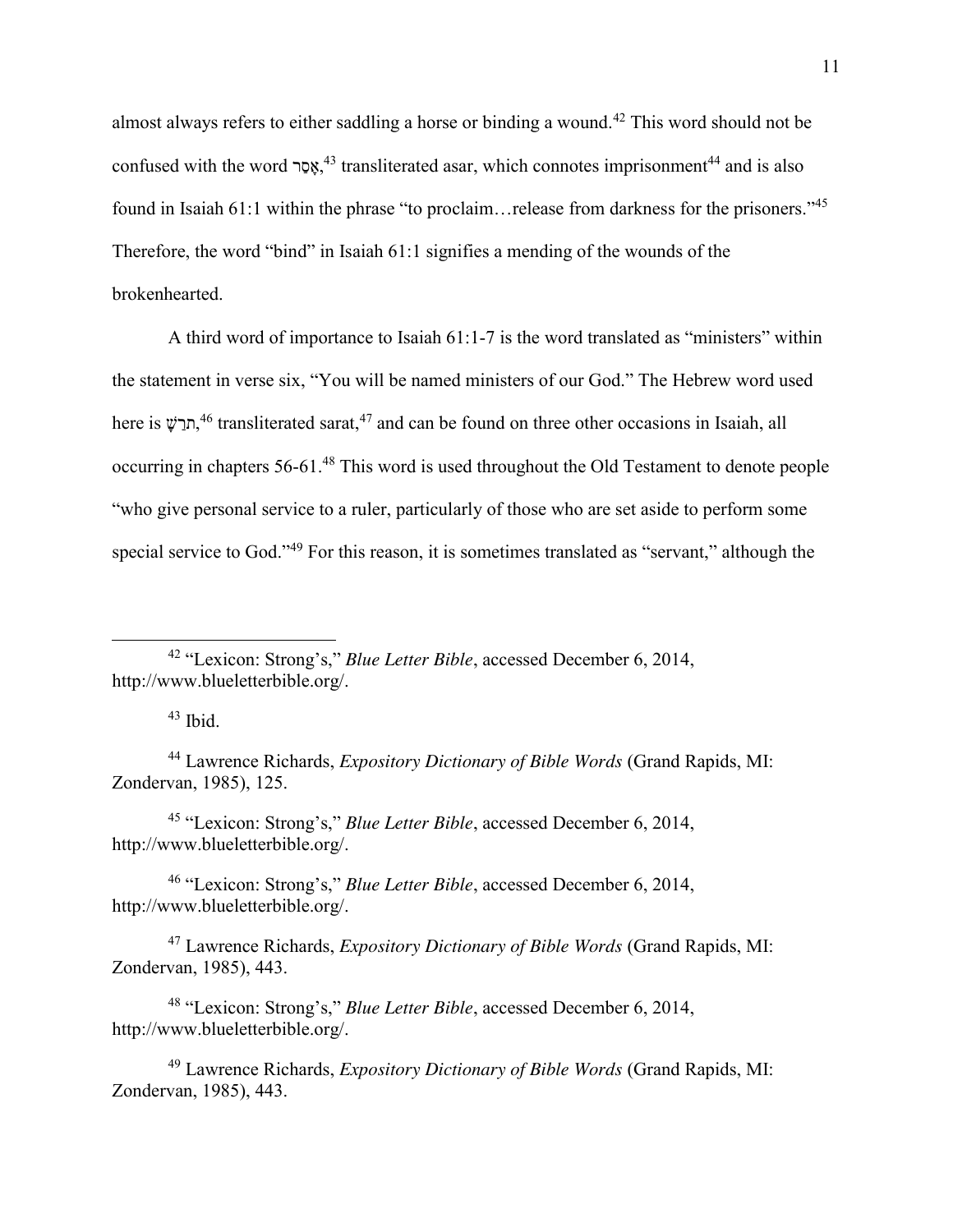KJV translates it as "minister" the majority of the time.<sup>50</sup> It is important to note that this word connotes that a person is of high rank and has "a very close relationship with the ruler they serve."<sup>51</sup> Sarat is not the only word for servant in Hebrew,<sup>52</sup> but Isaiah intentionally uses it because its indicates that Israel will know God on a highly personal level, something that keeps with the theme of salvation in the immediate context of Isaiah 61:1-7.

A final word that deserves consideration is the word "boast" found in verse six within the phrase, "In their riches you will boast." The Hebrew word used here is רְמַיְ 53 transliterated yamar,<sup>54</sup> and can only be found on one other occasion in the Old Testament in Jeremiah 2:11.<sup>55</sup> Because of its infrequent usage, there is limited information available for study on this word. Both the NIV and KJV translate yamar as "changed" when it is used in Jeremiah,<sup>56</sup> complicating matters for the English speaker who cannot see how the words "boast" and "changed" could possibly be related. James Strong, one of the primary scholars of the modern era on Biblical

 $52$  Ibid., 549

 $\overline{\phantom{a}}$ 

<sup>53</sup> "Lexicon: Strong's," *Blue Letter Bible*, accessed December 6, 2014, http://www.blueletterbible.org/.

<sup>54</sup> James Strong, *The Strongest Strong's Exhaustive Concordance of the Bible*, ed. John Kohlenberger III and James Swanson (Grand Rapids, MI: Zondervan, 2001), 1510.

<sup>55</sup> "Lexicon: Strong's," *Blue Letter Bible*, accessed December 6, 2014, http://www.blueletterbible.org/.

<sup>56</sup> Ibid.

<sup>50</sup> "Lexicon: Strong's," *Blue Letter Bible*, accessed December 6, 2014, http://www.blueletterbible.org/.

<sup>51</sup> Lawrence Richards, *Expository Dictionary of Bible Words* (Grand Rapids, MI: Zondervan, 1985), 443.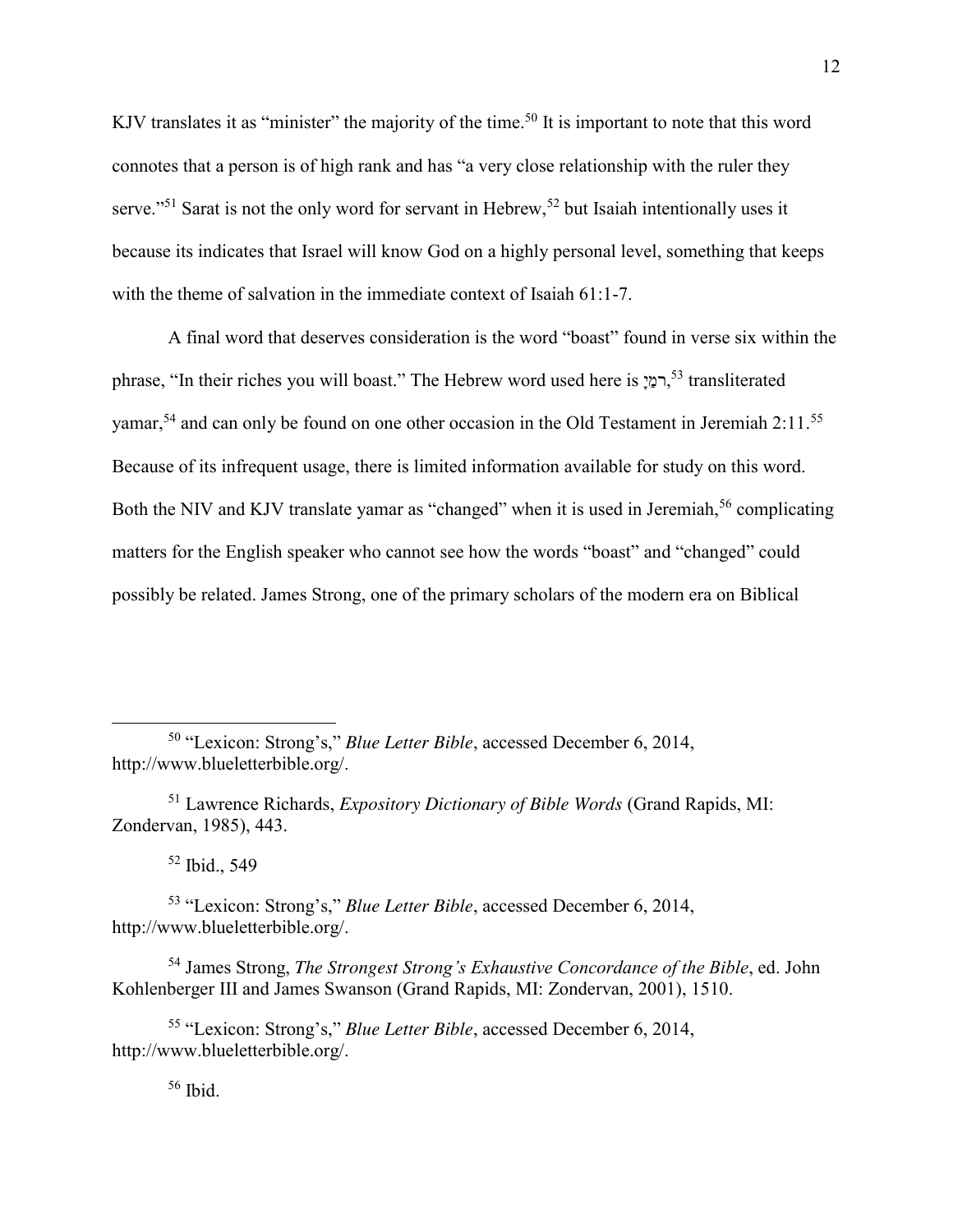language, defines yamar as "to change [or] exchange,"<sup>57</sup> leaving one to wonder why exactly this word is translated "boast" in Isaiah 61:6. In can further be noted that Lancelot Brenton's direct English translation of the Septuagint, originally published in 1851, does not include the word "boast" or "changed" within verse six or any of the surrounding verses.<sup>58</sup> Ultimately, the reader must accept that, though "boast" may not be the best possible translation, there is not enough linguistic information available on yamar for a better translation to be suggested in light of the fact that the word "changed" would not in any way fit within the context of yamar's usage in Isaiah 61:6. Regardless, the meaning of the passage does not change based on the translation of this word.

One topic of discussion that is prevalent across the commentary entries on Isaiah 61:1-7 is the question as to who the speaker is exactly within this passage. There are correlations between this passage and the Servant Songs found earlier in Isaiah, so much so that many older commentators have considered this passage a fifth Servant Song and argued that the speaker is the same person.<sup>59</sup> The reasoning for this lies partly in the usage of similar phrases, such as the similarity between "the year of the LORD's favor" in verse two and "the time of my favor" in Isaiah 49:8 or "liberty to the captives, and the opening of the prison" in verse one and a statement concerning the freeing of captives in Isaiah  $49:9.^{60}$  More recently written

 $\overline{\phantom{a}}$ 

<sup>57</sup> James Strong, *The Strongest Storng's Exhaustive Concordance of the Bible*, ed. John Kohlenberger III and James Swanson (Grand Rapids, MI: Zondervan, 2001), 1510.

<sup>58</sup> Lancelot Brenton, *The Septuagint with Apocrypha: Greek and English* (Peabody, MA: Hendrickson Publishers, 1987), 896.

<sup>59</sup> Geoffrey Grogan, "The Year of the Lord's Favor," in *The Expositor's Bible Commentary Vol. 6*, ed. Frank Gaebelein (Grand Rapids, MI: Zondervan, 1986), 333.

<sup>60</sup> R.N. Whybray, *New Century Bible Commentary: Isaiah 40-66* (Grand Rapids, MI: William B. Eerdmans Publishing Company, 1975), 239-241.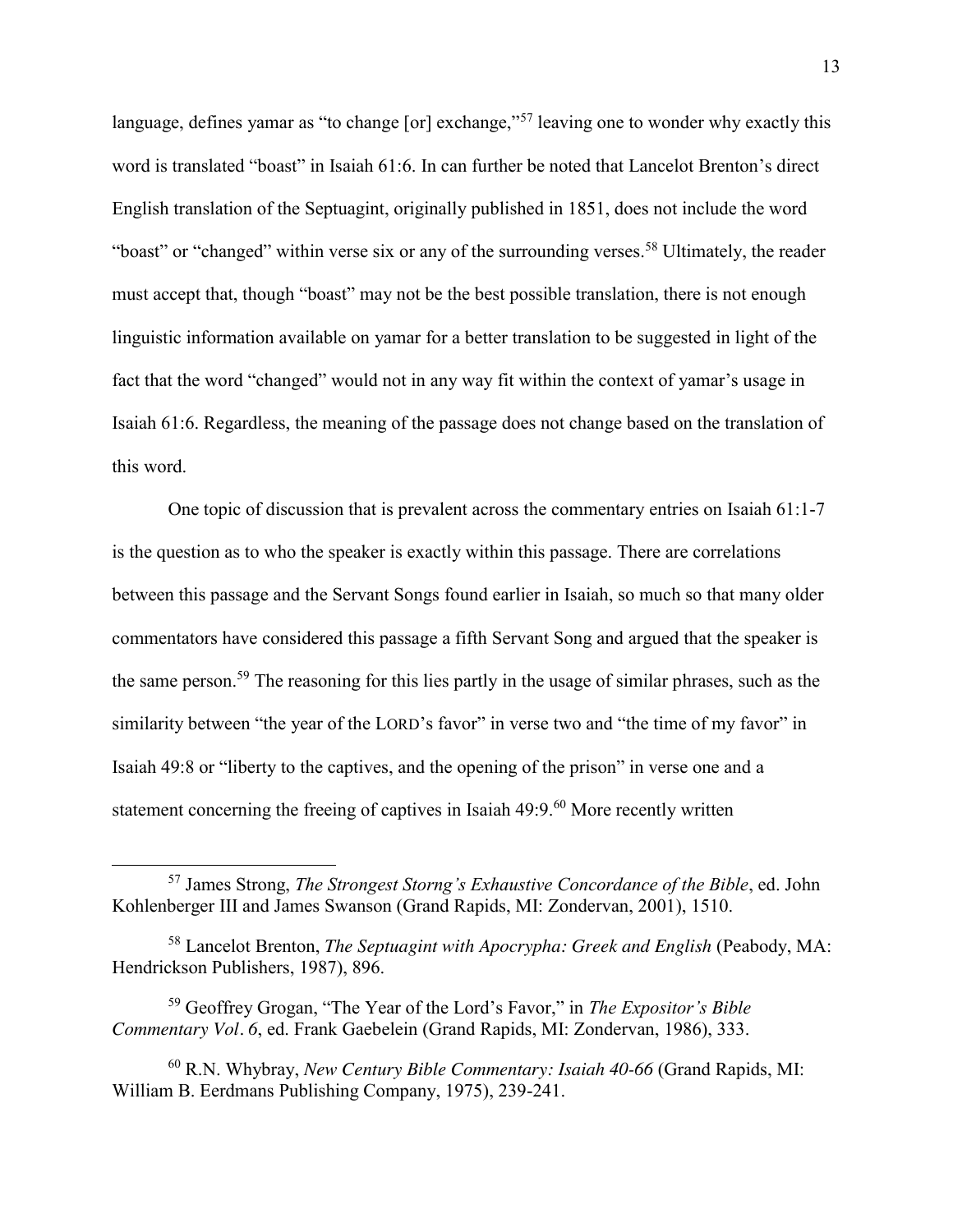commentaries tend to differ from this view, though,<sup>61</sup> as illustrated by Joseph's Blenkisopp's commentary in *The Anchor Bible* which states, "It is…difficult to understand how the speaker could be the Servant…since the community would then have a mission directed at itself."<sup>62</sup> An alternative view on Isaiah 61's relation to the Servant Songs is that the speaker is not the Servant himself but is "claiming inheritance of the office of that important figure in Second Isaiah."<sup>63</sup> John Calvin further suggested "that the passage may apply to the prophets, in that they were anointed of the Lord and spoke His words under His authority."<sup>64</sup> This certainly cannot be the exclusive meaning of the passage, though, since Jesus used it in Luke 4:18-21 to refer to himself.<sup>65</sup> Regardless of where various commentaries stand on who the speaker is, it is clear that the passage has ultimate reference to Jesus.

Scholarly works outside of commentaries have similarly held a variety of views on Isaiah 61:1-7. Bradley Gregory notes that one of the reasons for this is that the text "articulates its message through a collage of allusions to prior texts and traditions."<sup>66</sup> The relation of this passage to the Servant Songs continue to be a topic of discussion, with one scholar going so far as to say that verse one was originally part of the Servant Songs and but was later "dislocated"

<sup>62</sup> Joseph Blenkinsopp, *The Anchor Bible: Isaiah 56-66 Vol. 19B* (New York: Doubleday, 2003), 220.

<sup>63</sup> Paul Hanson, *Interpretation: Isaiah 40-66* (Louisville: John Knox Press, 1995), 223.

<sup>64</sup> Edward Young, *The New International Commentary on the Old Testament: The Book of Isaiah Vol. 3* (Grand Rapids, MI: William B. Eerdmans Publishing Company, 1972), 458-459.

<sup>65</sup> Ibid., 458.

 $\overline{a}$ 

<sup>61</sup> Geoffrey Grogan, "The Year of the Lord's Favor," in *The Expositor's Bible Commentary Vol. 6*, ed. Frank Gaebelein (Grand Rapids, MI: Zondervan, 1986), 333.

<sup>66</sup> Bradley Gregory, "The Postexilic Exile in Third Isaiah: Isaiah 61:1-3 in Light of Second Temple Hermeneutics," *Journal of Biblical Literature* 126, no. 3 (2007): 475.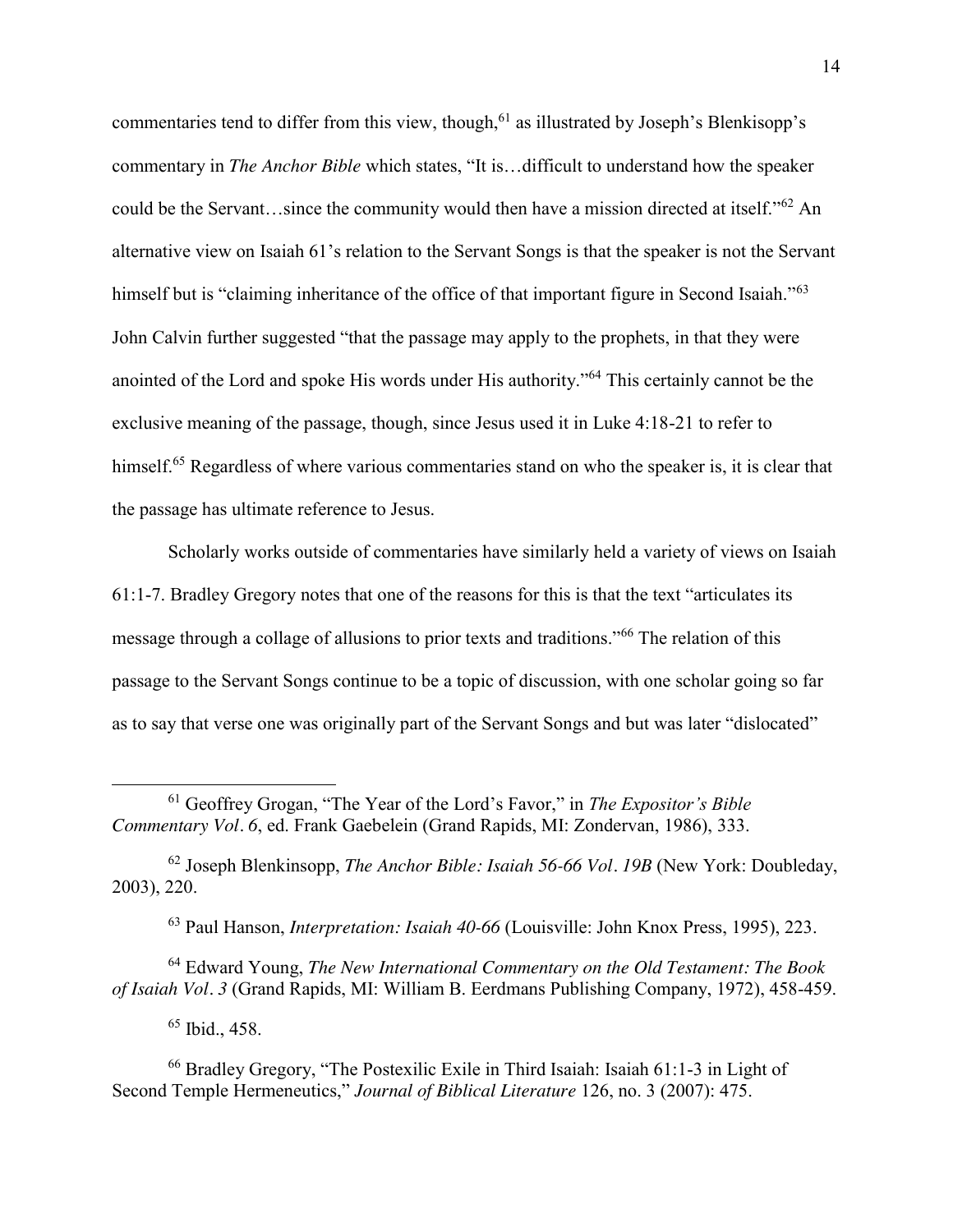and "transferred" to the position it now holds in Isaiah  $61.67$  Beyond topics of debate, it remains clear that Isaiah 61:1-7 is an incredible depiction of "the Yahwistic vision of redemption."<sup>68</sup> For this reason, a portion of the text has come to be designated in the Episcopal and Lutheran traditions for usage on the third Sunday following Epiphany, positioning the passage in close proximity to the celebration of Jesus' first coming.<sup>69</sup> The passage has also been linked to the importance of holistic Christian mission, as it makes a clear link between "[proclaiming] a gospel message…and [ushering] in salvation before the nations" with "[helping] the disenfranchised."<sup>70</sup>

### *Interpretation*

 $\overline{\phantom{a}}$ 

Verse one begins with a proclamation by the speaker that he is anointed by the Holy Spirit for the work outlined in verses one through three. The word "anointed" contains clear Messianic undertones, and it is evident that the "me" in this passage has reference to Jesus. The work of the anointed one is holistic, linking "the year of the LORD's favor" with the meeting of people's situational needs. After focusing on the work of the speaker, the passage shifts halfway through verse three to the resultant condition of the people the speaker is being sent to. "They" is used three times in verses three through four, referencing the poor, brokenhearted, captives, prisoners, and those who mourn in verses one and two. Verses five and six continue this but

<sup>67</sup> Julian Morgenstern, "Isaiah 61," *Hebrew Union College Annual* 40-41 (1969-1970): 109.

<sup>68</sup> Paul Hanson, *Interpretation: Isaiah 40-66* (Louisville: John Knox Press, 1995), 224.

<sup>69</sup> A. Joseph Everson, "Isaiah 61:1-6: To Give Them a Garland Instead of Ashes," *Interpretation* 32, no. 1 (1978): 70.

<sup>70</sup> S.D. Mason, "Getting a 'Handle' on Holistic Christian Mission: The Contribution of Isaiah 61 as a Discrete Old Testament Voice," *Missiology: An International Review* 40, no. 3 (2012): 296.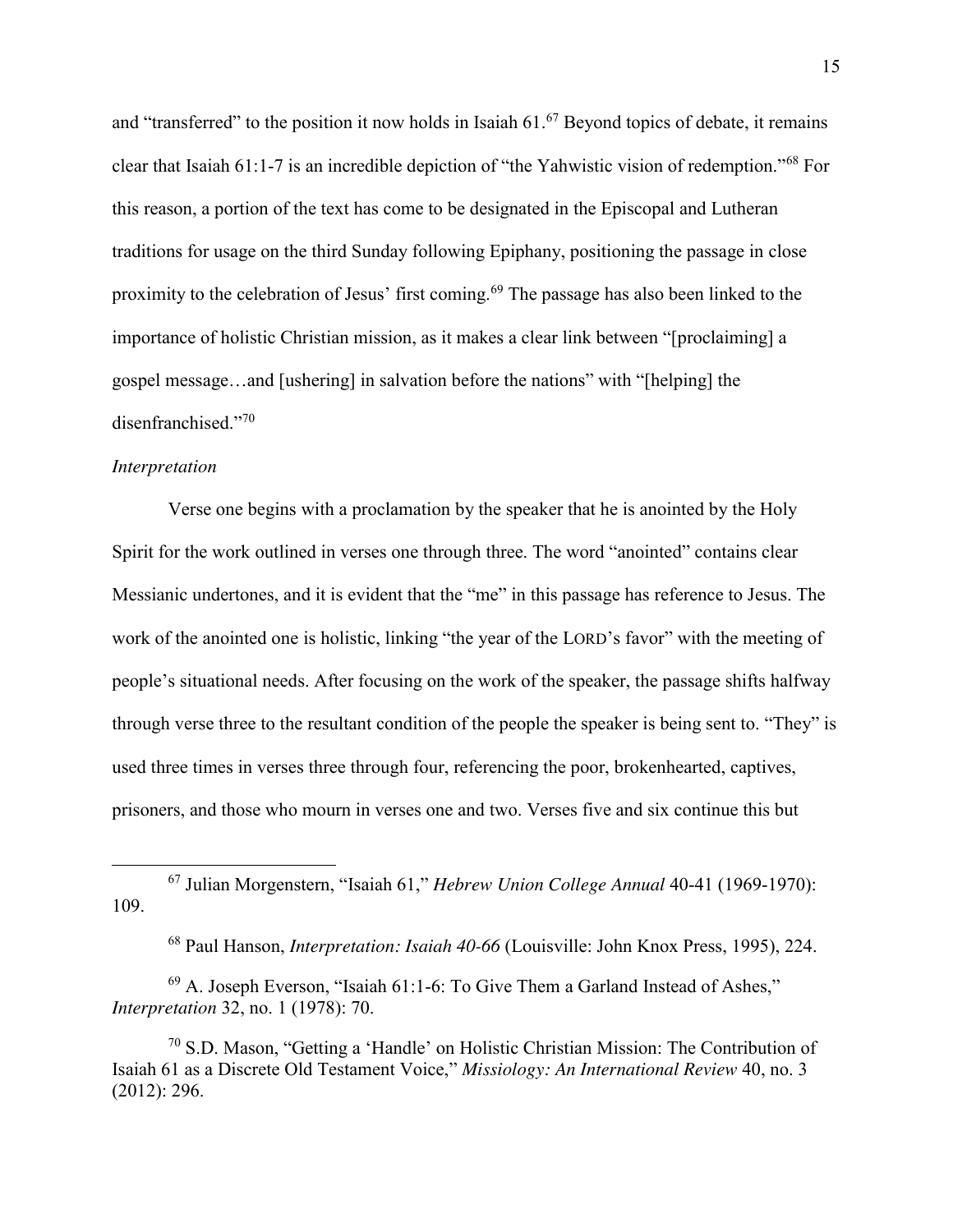switch from the third person to the more personal second person, appropriate in light of the personal nature of the Hebrew word employed for "ministers" in verse six. Finally, verse seven juxtaposes the condition of the people before and after the work of the speaker in verse one, stating, "Instead of your shame you will receive a double portion, and instead of disgrace you will rejoice in your inheritance." Finally, the passage concludes with a view of eternity, "Everlasting joy will be yours."

# *Contemporary Application*

The Bible makes it clear throughout the New Testament that Christians are to model their lives after that of Jesus, and it is also evident that at least portions of Isaiah 61:1-7 are direct reference to Jesus. Therefore, the modern church should see this passage as instructive of the ministry that the church has as the bride of Christ. The primary emphasis of this passage is upon the holistic uplifting of society that occurs when the Gospel is introduced, with special attention given to the marginalized of society. The modern church needs to find ways to identify with the marginalized of modern society, serving the whole person and ministering to all of the needs in a person's life, not just needs that are deemed spiritual. When this is done, ministry is congruent with the heart of God, and lives are transformed as people experience the full work of Jesus modeled before them.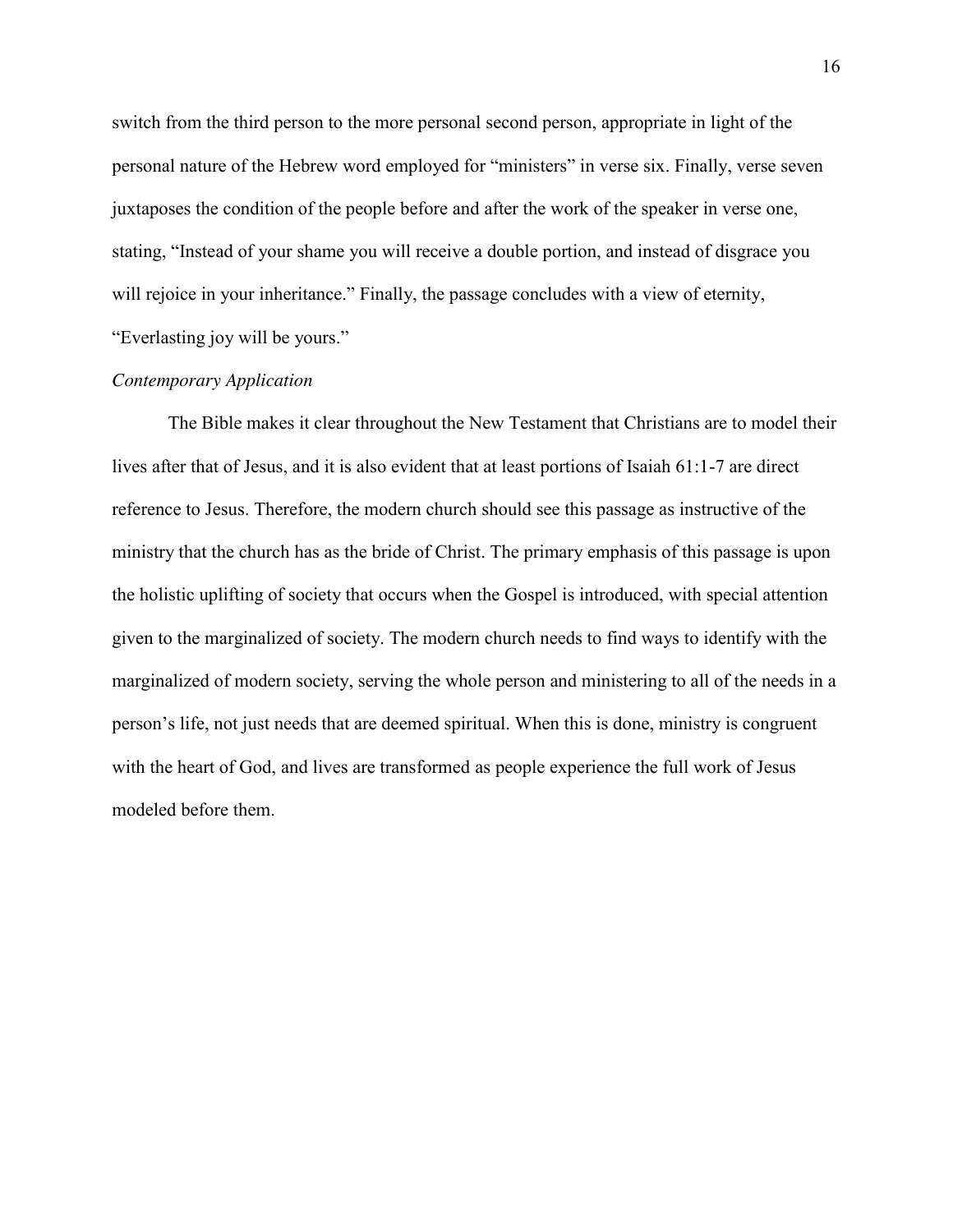# Bibliography

- Arnold, Bill, and Bryan Beyer. *Encountering the Old Testament*. Grand Rapids, MI: Baker Books, 1999.
- Beyer, Bryan. *Encountering the Book of Isaiah*. Grand Rapids, MI: Baker Academic, 2007.
- Blenkinsopp, Joseph. *The Anchor Bible: Isaiah 56-66 Vol. 19B*. New York: Doubleday, 2003.
- Blenkinsopp, Joseph. *A History of Prophecy in Israel*. Louisville: Westminster John Knox Press, 1996.
- Brenton, Lancelot. *The Septuagint with Apocrypha: Greek and English* Peabody, MA: Hendrickson Publishers, 1987.
- Craig, Peter. *Twelve Prophets: Volume 1*. Philadelphia: The Westminster Press, 1984.
- Everson, A. Joseph. "Isaiah 61:1-6: To Give Them a Garland Instead of Ashes" *Interpretation* 32, no. 1 (1978): 69-73.
- Gregory, Bradley. "The Postexilic Exile in Third Isaiah: Isaiah 61:1-3 in Light of Second Temple Hermeneutics." *Journal of Biblical Literature* 126, no. 3 (2007): 475-496.

Grogan, Geoffrey "The Year of the Lord's Favor." In *The Expositor's Bible Commentary Vol. 6*,